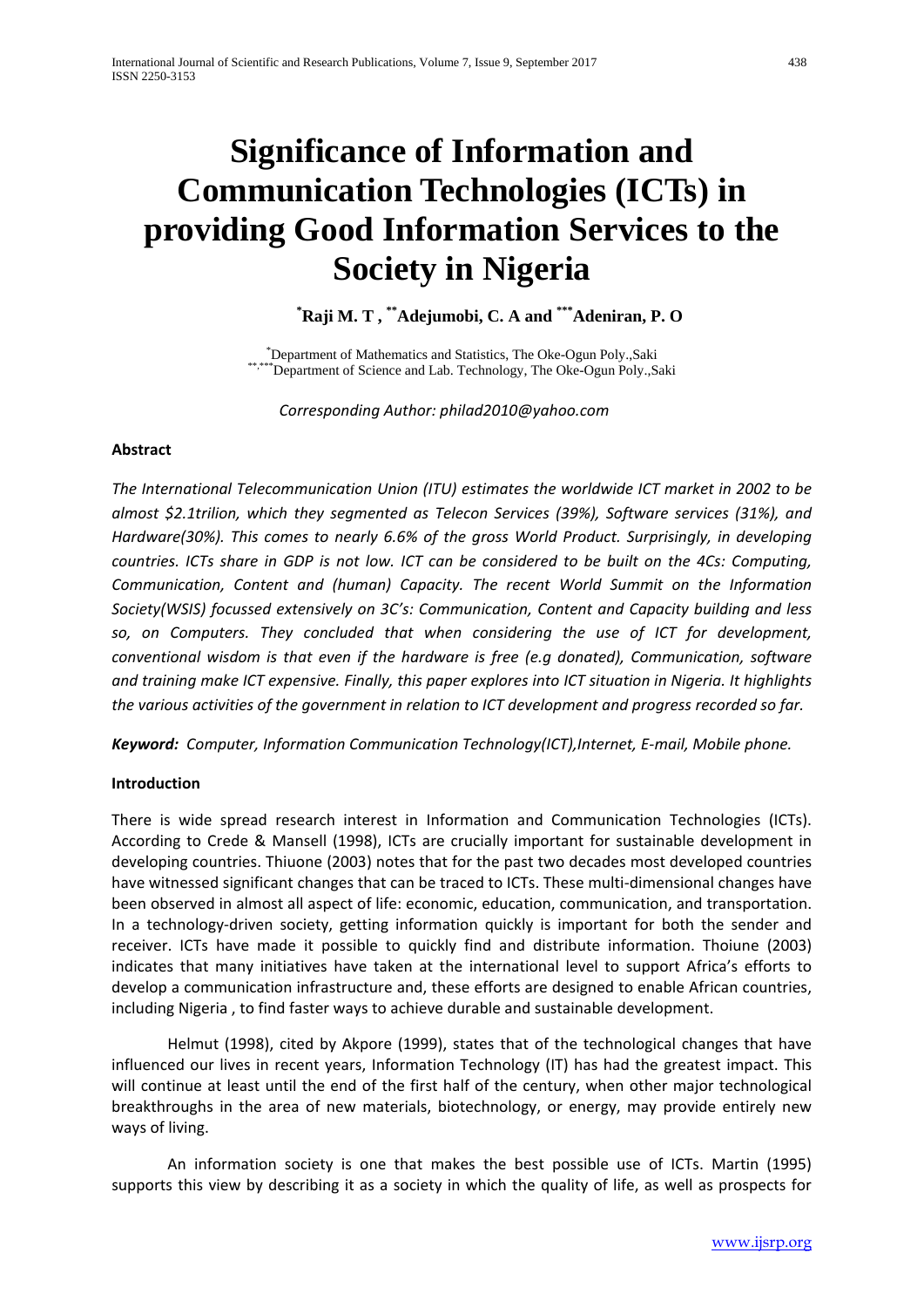social change and economic development, depends increasingly upon information and its exploitation. In such a society, living standards, patterns of work and leisure, the education system, and marketplace are all influenced by advances in information and knowledge. This is evidenced by an increasing array of information-intensive products and services (Martin, 1988).

Annan (2002) notes that the information society is a way human capacity can be expanded, built up, nourished, and liberated by giving people access to tools and technologies, with the education and training to use them effectively. There is a unique opportunity to connect and assist those living in the poorest and most isolated regions of the world. The information society or information age is a phenomenon that began after 1950, which brings challenges as the researchers seek to integrate and expand the universe of print and multimedia sources. The two terms are often used to describe a cybermetic society in which there is a great dependence on the use of computers and data transmission linkages to generate and transmit information.

The African Information Society (AIS) document (2005) argues that Africa should build, by the year 2010, an Information Society in which every man, woman, child, village, public and private sector has secured access to the use of computers and telecommunication media. The objective is to provide every African with the possibility of using the communication and data processing services available everywhere else, just like any other citizens of the world.

## **Roles of Information Communication Technology**

One of the identified agents through which the world will constantly experience change is technology. In the business of trying to make information available in the right form to the right user both at the personal and organization levels, and at the right time, the bid to cope with great flood of information has led to the need for a more sophisticated way of handling information faster and better.

According to Ayankoha (1991), Information Technology is ''the use of man-made tools for the generation, collection, communication, recording, re-management and exploitation of information. It includes those applications and commodities, by which information is transferred, recorded, edited, stored, manipulated or disseminated''. Hawkrige (1883), describes Information Technology as a revolution which has penetrated almost all fields of human activity, thus transforming economy and social life. UNDP (2001) asserts that even if sustainable economic growth facilitates the creation and diffusion of useful innovations, technology is not only the result of growth but can be used to support growth and development. ICTs are credited with the ability to transform, and deep and significant changes are expected from their spread used in Africa. From this stand point, Africans can take maximum advantage of the new technologies even if major challenges remain. These challenges include adapting ICTs to local conditions and uses in developing countries, and allowing each country understands those innovations and adjust them to their own development needs.

Therefore, development in Nigeria depends on the country's capacity to create wealth to significantly reduce poverty and to raise its capacity to create wealth at a sustainable level. In June 1996, the United Nations Commission on Science and Technology Development (UNCSTD) was in collaboration education, health, income, governance, and technology (Crede and Mansell, 1998). If we consider these five as key indicators of development for Nigeria, ICTs can be socially beneficial only if they contribute to poverty eradication (higher income), improved health and education, better use and more equitable sharing of resources, and raising participation in the decision-making processes (and in this regard, access to information is crucial).

ICTs have been the basis for human existence from time immemorial and this has driven man to continuously seek ways to improve the processing of information and communicating such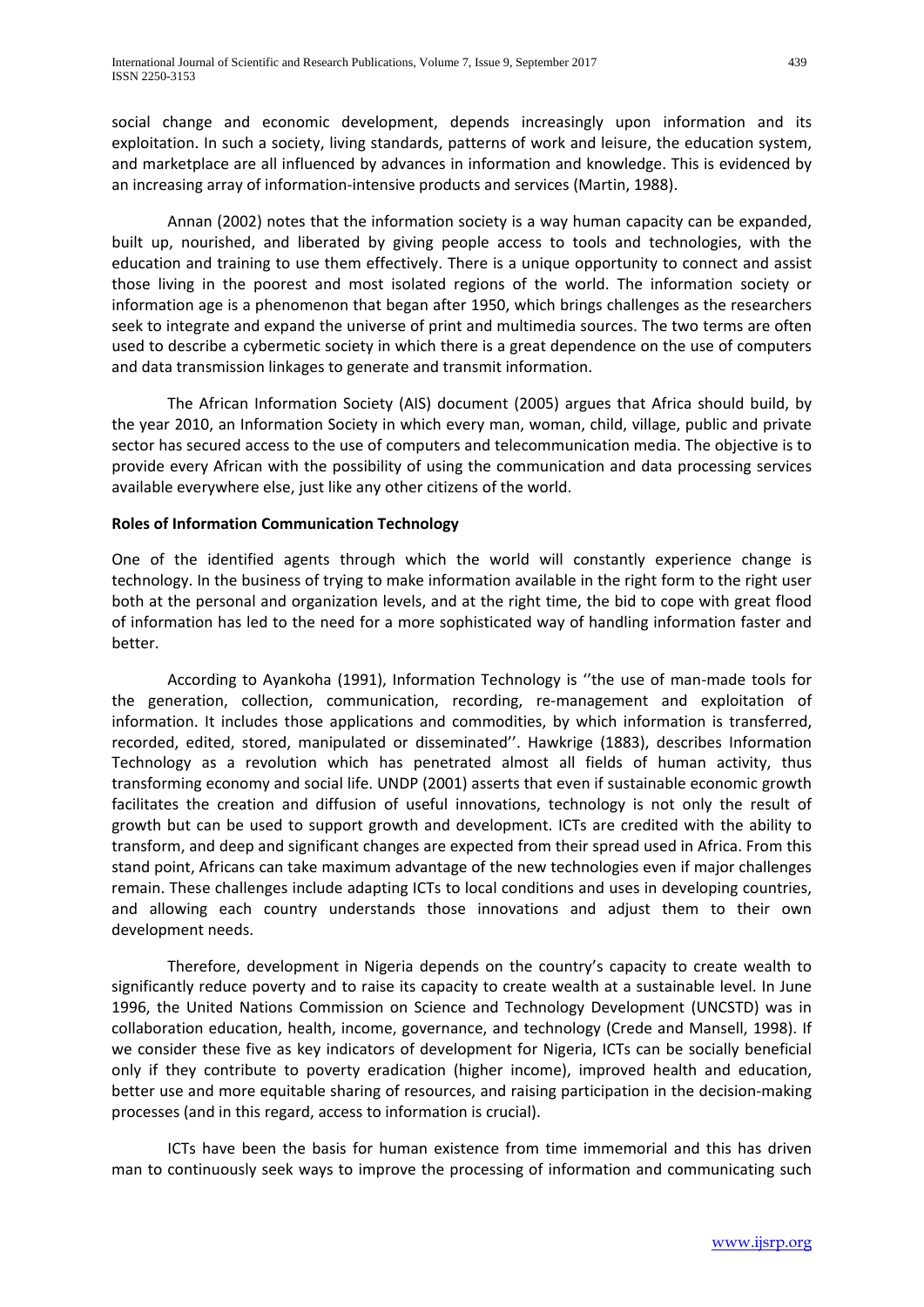information to one another irrespective of distance and on a real-time basis (Ndukwe, 2002). Surviving in the information age depends on access to national and global information networks. ICTs are the bedrock for the survival and development of any nation in a rapidly changing global environment, and it challenges us to devise initiatives to address a host of issues such as reliable infrastructure, skilled human resources, open government, and other essential issues of capacity building (Federal Republic of Nigeria, 2001).

At the heart of technology lies two main branches of technology: computing and telecommunication. The technologies covered are the computer system, Internet/electronics mail (e-mail), mobile phone, and fax machine.

## **ICT and Development**

Information and Communication Technology (ICT) is viewed as both a means and an end for development. With roughly two-third of the world economy based on services and the rise of India, Philippines and other nations as global IT players, many developing countries such as Nigeria have accepted ICT as a national mission. Even within manufacturing and industry, ICT has an increasingly important role to play. During 1995- 2002 when the US economy posted impressive overall growth, nearly one-third of the growth in productivity was attributable to ICT. While the growth rate of ICT even in developing countries is impressive, the base upon which these apply is very low.

John Dely(2003) in a series of articles, discusses point by point how ICT can work to meet the eight goals identified with the 18 targets set by the MDGs. Similar options are indicated in World Bank publications such as the different estimates on the growth and role of ICT, both within ICT sectors and in ICT consuming sectors. These estimates are from the 2003 Economic report of the President and the growth of productivity after 1973-1995 after accounting for cyclical business effects and in the World Telecommunication Development Report 2003as shown in the chart below:



## *Sources: ICT and Development Resource Allocation and Impact in MDG Sector*

As the above chart shows, ICT will not directly realize the Millennium Development Goals (MDGs). Rather, its role should be seen best as an enabler, primarily spanning several dimensions:

• Efficiency and competitiveness;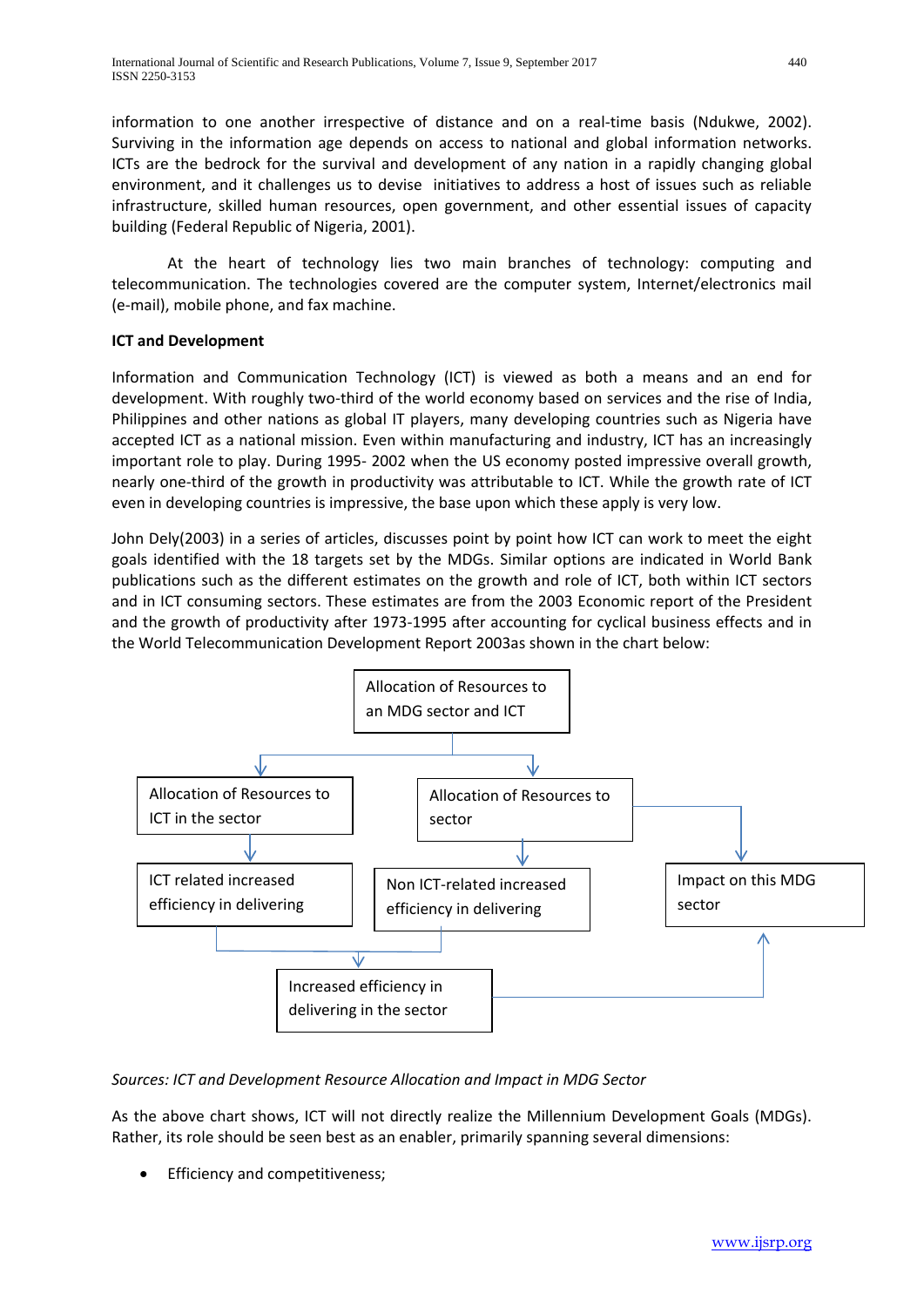- New business model and opportunities; and
- Transparency and empowerment.

Moreover, ICT is not an effortless or inexpensive proposition, but its benefits typically far outweigh the costs, and the scale of investment required is often much lower than that of development (such as providing electricity or water and sanitation). "The issue is whether we accept that the poor should, in addition to the existing deprivation of income, food and health service etc, also be further deprived of new opportunities to improve their livelihood". (Weigel and Waldburger, 2004)

ICT's value towards the MDGs is in gathering, storing, and analysing information with greater and greater accuracy and granularity. This enables tailoring development efforts to suit specific social, economic, gender, age, and geographic conditions and requirements.

Hence, when considering the success of development project and initiatives, both ICT-based and otherwise, in addition to the obvious issue of financing, political economy issues (including legal framework/ rule of lava sanctity of contracts, labour and other regulations, etc) are equally or sometimes more important.

#### **Here are some of the equipment's required when selecting the ICT infrastructure:**

#### **Computers**

Computers were originally used by scientists for calculating numbers, and have since become useful in offices and industries. In recent times, simplified models that can be used by almost everybody have become common in schools and homes for accomplishing many varied task and applications (Madu 2000).

Fapohunda (1999) lists the uses that computers are now commonly put to: writing letters and reports, printing books, newspapers, and magazines, drawing pictures and diagrams, to solve problem in statistics, mathematics and handing financial records, controlling traffic lights, flying aeroplanes, making and playing music and video, sending messages e. t. c.

#### **Internet**

The Internet is a global collection of many types of computers and computer networks that are linked together. It is increasingly becoming the solution to much information problems, information exchange, and marketing (Adesanya, 2002). Eseyin (1997) describes the Internet as a mixture of many services with the two most commonly used being electronic mail (e-mail for short) and the World Wide Web (www). It plays a significant role in education, health, political processes, agriculture, economy, businesses and newsgroups. Woherem (2000) states that with Internet connectivity, one can do business all over the world without physical contact with the buyer or the need for a business intermediary.

#### **E-mail**

Electronic mail is the exchange of text message and computers files transmitted via communications networks such as the Internet (Nwosu, 2004). Fapohunda (1999) sees the e-mail system as the equivalent of postal mailing services, with the biggest difference being the time and cost involved. And not only written data, but all sorts of information in the form of video, audio, or photographys, can be sent via e-mail. Oketunji (2000) describes e-mail as an increasing popular method of communication, especially in the workplace.

#### **Mobile phones**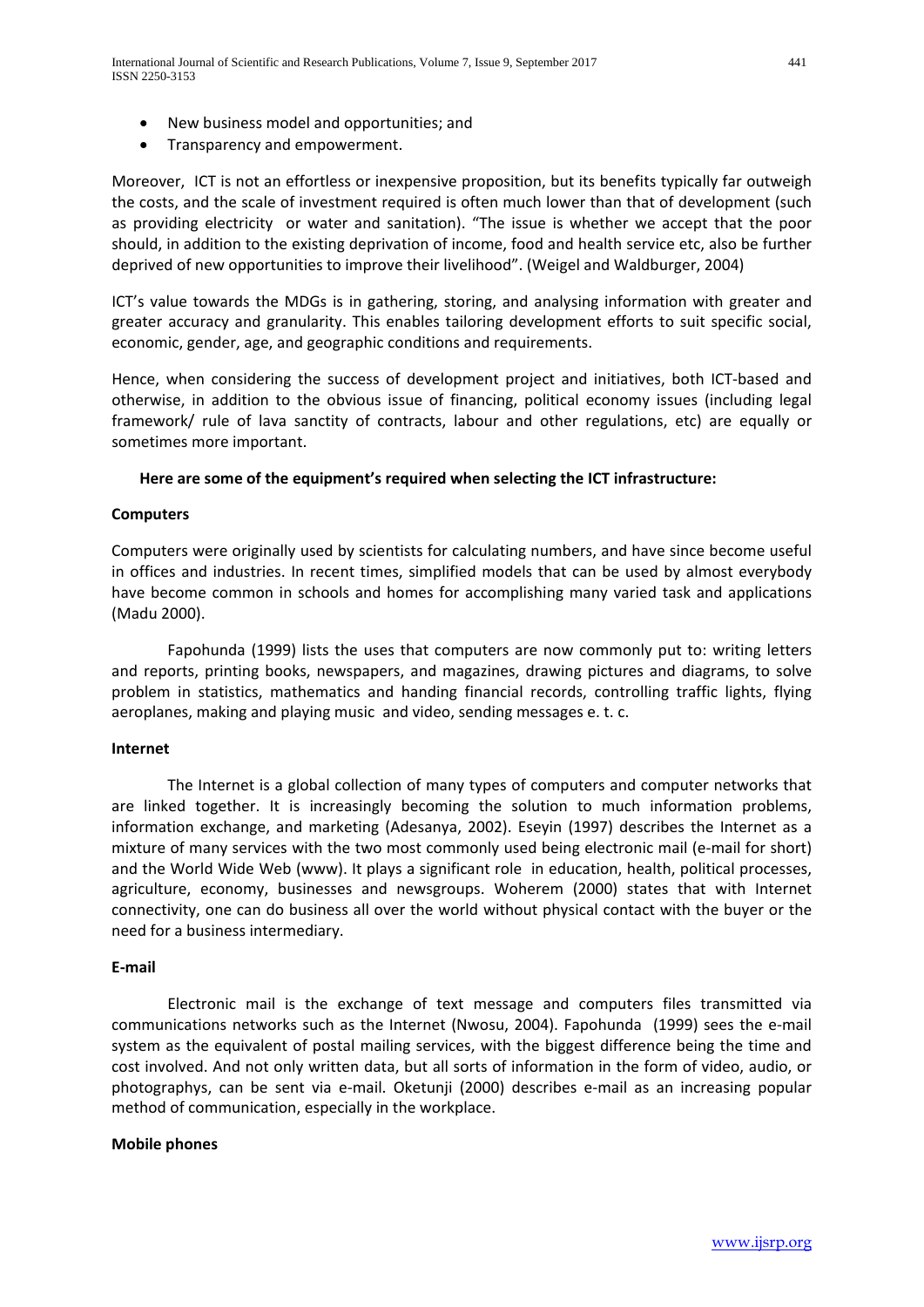Bitner (1989) defines mobile phones as a telephone system that can move or be moved easily and quickly from place to place. Mobile phones were once gadgets that only the rich and busy executives could afford. Mobile phones are now the ICT that is reshaping and revolutionizing communication globally. According to Marcelle (2000), the availability of this new technology has been reshaping the material basis of the society as well as bringing about a profound restructuring of economics, political and cultural relations among the states. Nigeria is not an exception.

According to Tiemo (2006), the importance of information cannot be overemphasized. People need information to plan and carry out their decisions more than 90percent of Africa's population could greatly benefit from information on better choice of food, safe water and basic nutrition, child care, family planning, immunization, prevention and control of endemic diseases. The combination of modern communication devices could play significant roles in the collection and dissemination of global information. Oji-Okoro (2006) supported this view by stating that mobile telephone usage by individuals enables them to communicate with loved ones, clients and business associates. For large businesses, it is a means of providing a service that leads to an increase in profits. For governments, revenues are gained through taxes and duties. As a tool for sustainable livelihoods, mobile telephones provide employment for many who could have been idle.

#### **Fax machine**

Telefacsimile systems permit the transaction of images (photos, printed images, maps, drawings) and their reproduction on paper at a remote receiver. Facsimile (fax) is not a new service however, advances in digital imaging technology and microelectronics have caused a sharp drop in prices with a significant increase in capacities (O'Brien, 1996). ''Long distance copying'' might be an appropriate nickname for this telecommunication process. Any document, whether it is handwritten which contains pictures, diagrams, graphs, charts or typed text can be transmitted at a great speed for relatively low cost. The fax system is widely available as most organizations have at least one fax machine.

## **ICT AND DEVELOPING COUNTRIES**

The birth and the growth of the internet were in the United State and this has led, mostly, to large distortion in connectivity between the developed and developing nations. However, economiy remain the obvious overcoming reason for the continuation of the divide. Data from the Cooperative Association for Internet Data Analysis (CAIDA) show that the Internet is overwhelmingly concentrated in a few locations. An exception is East Asian developing countries, notably South Korea and China. In last few years, these countries have been aggressively building next generation networks using the next generation of Internet Protocol (IP).

#### **ICT AND NIGERIAN SITUATION**

Advances in ICT are phenomena in the Western Europe and United State of America, which are centres of industrial and ICT revolution. The situation in Nigeria is a far cry from what obtains in the advanced nations. Nigeria is however, coming along but at lower pace. As observed by Adediji(2001), "We hop rather than leap, automation wise". Consequently, Nigeria is still trapped among the group of nations categorized as information poor societies. Low-level technology, inadequate planning, poor implementation, lack of expertise, under-funding and high costs of equipment occasioned by unfavourable exchange rates are major factors militating against ICT revolution and development of virtual library in Nigeria. Although Nigeria is not relenting in her efforts to be part of the global village, a lot still needs to be done in order to achieve a breakthrough in ICT. Ayodele (2001) sheds more light on this thus:

*The developing countries and Nigeria for that matter have been caught on the backwardness called digital divide i.e. we have been left behind by some ten*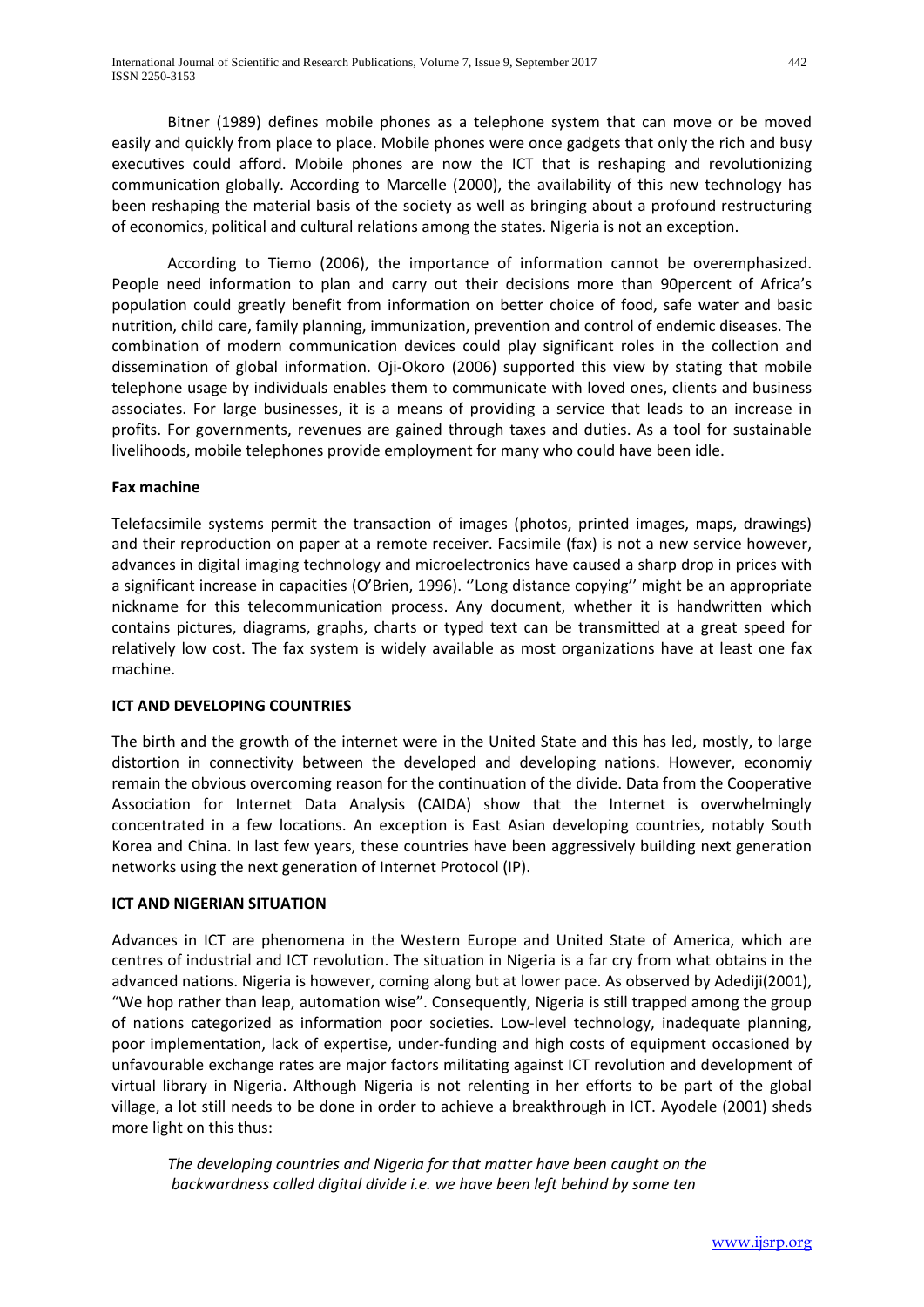*years and in a revolution that is moving at the speed of light, to say ten years is a lot. Thank God, we have a vibrant knowledge thirsty citizenry whose only handicap is lack of opportunity. Thanks to ICT, the world has been made a global village. Given the right learning environment, the materials to help bridge the digital divide is at our fingertips.*

However, the Federal Government saw the situation as a challenge and has risen to the occasion by putting in place policies and measures that will bridge the digital divide and transform Nigeria into a key player in the global village for socio-economiy advantage. Recognizing the importance of ICT as an indispensable tool in national development, the Federal Government of Nigeria has accorded ICT development a national priority. This has found expression in the policy document tagged "National Policy for Information Technology", which contains national IT policy guidelines for the country. In the preamble, the Federal Government observed that:

*Information Technology (IT) is the bedrock for national survival and development in a rapidly changing global environment and challenges us to device bold and courageous initiatives to address a host of socio-economic issues such as reliable infrastructures, skilled human resources open government and other essential issues of capacity building. . . It is for this reason that every progressive country has national IT policy and an implementation strategy to respond to the emerging Global reality and thus avert becoming a victim of digital divide. A developing nation like Nigeria that aspires to participate effectively and be a key player in the emerging information age needs to have in place a highly efficient information technology system driven by a vibrant national IT policy. . .(FGN,2001).*

## **The size of ICT Industry**

Available official statistics shows that there were 14,800 ICT companies of varying sizes and activities in the country as at 2003, while the population of computers stood at 2,855,555. Out of this figure ,672,700 were in homes and the rest in offices. Also, virtually all organizations sampled engaged in multiple types of activities. For instance, the companies in computer sales and services also claimed to provide consultancy services. Virtually all the establishments who engaged in computer sales also assembled unbranded computer system (clones).

| <b>Types of Establishments</b>          | Distribution (%) |
|-----------------------------------------|------------------|
| Telephone / Tele-centre Services        | 45               |
| <b>Computer Sales and Services</b>      | 36               |
| Computers Assembly(Formal and Informal) | 22               |
| Cyber café Services/ISP's               | 21               |
| Web Design                              | 21               |
| Software (Sales and Services)           | 19               |
| Web Hosting                             | 11               |

Table 1: Distribution of Establishments by Types

**Source: Adapted from NITDA ICT baseless study, 2003**

#### **Table 2: Distribution of ICT Establishments by Zone**

| <b>Zones</b>                | Distribution(%) |
|-----------------------------|-----------------|
| Special Lot (Lagos & Abuja) | 26              |
| South-South                 | 26.7            |
| South – East                | 14.6            |
| South – West                | 13.2            |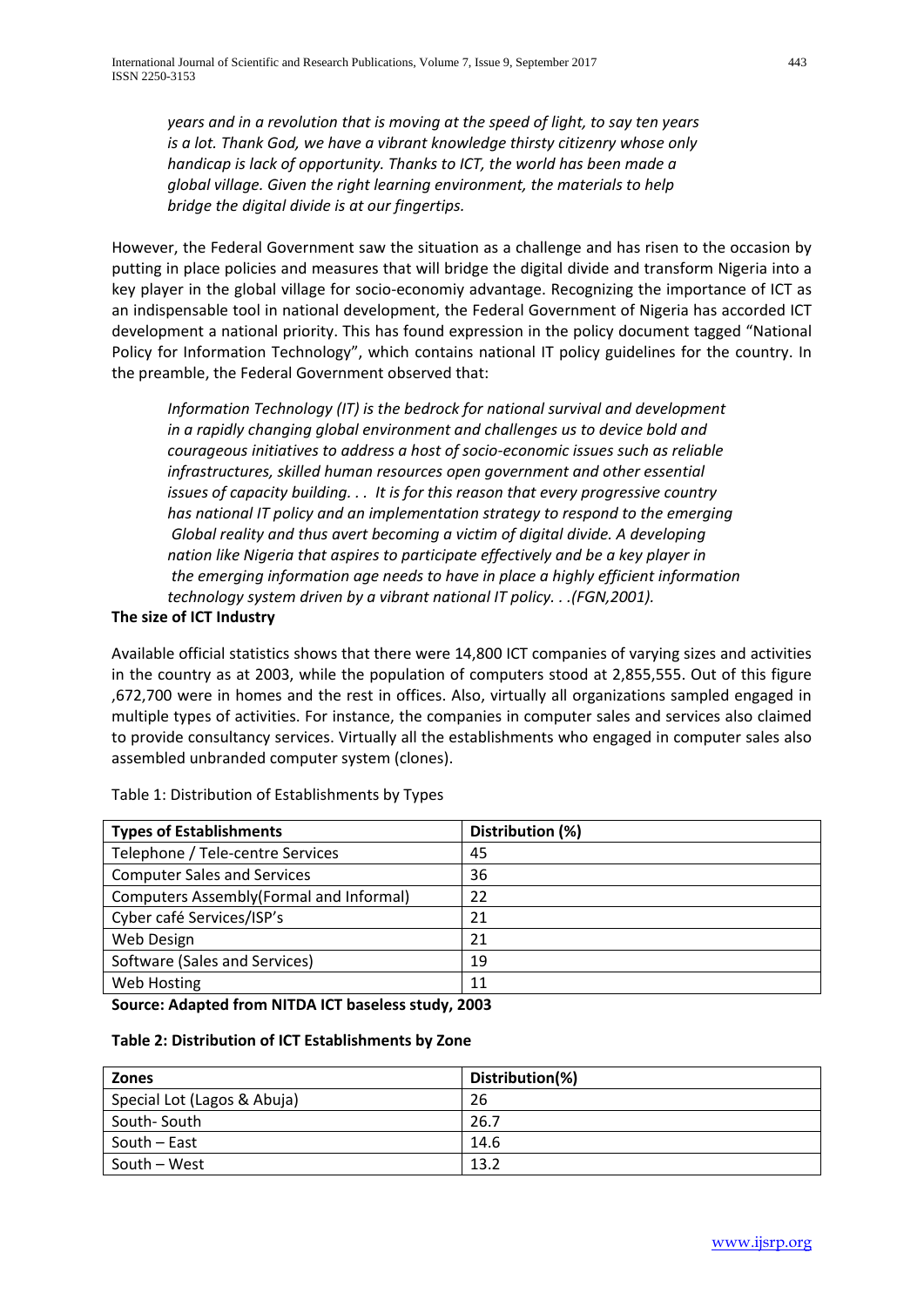| North – West    | כיד<br>د. ا |
|-----------------|-------------|
| North - Central | 7.0         |
| North - East    | 5.2         |

## **Source: Adapted from NITDA ICT baseless study, 2003**

The South – South had the highest number of ICT companies with a slight edge over special lot. This could be attributed to the presence of oil companies and oil operations in the zone, which is propelling economic activities. The North – East had the least population of ICT companies.

The above survey shows that, the ratings are somewhat consistent with the findings of NITDA in 2003. The situation remains the same with minor changes. Cyber cafes still remain the most popular means of Internet access. But Internet connectivity via VSAT link is widely gaining ground. Again, the GSM phones remain the most widely used means of communication in Nigeria.

Slow Internet development in Nigeria has attributed to high cost of bandwidth, computers, Internet infrastructures and unreliable power supply (Ndukwe, 2006). These challenges are being tackled head on. Several measures have been embarked upon to stimulate Internet penetration and high quality services so that Nigerian are able to enjoy improved quality services.

Nonetheless, internet/ telephony has continued to witness expansion while the Nigerian Government is addressing issues arising from the analysis.

In a related development, a study carried out by C. M. C on Internet in Nigeria and published in the Punch newspaper of Tuesday, 30<sup>th</sup> March, 2004, revealed:

- About three million Nigerians were having access to internet services. This was considered small when benchmarked with 150 million populations of Nigerians.
- The use of Internet in Nigeria had been largely elitist as it is mostly used by the urban working class and students.
- Also, Internet usage was mostly shared in offices at no direct cost to authorized users and cyber centres where people pay to use.
- The usage of Internet at home was minimal.
- The Internet subscribers had various options open to them. These included the use of radio waves, wireless dial up, VSAT access supplied by ISPs, network operators or cyber café. Generally, subscribers did not have a good understanding of VSAT technology.

Finally, the survey acknowledged the fact that the Internet industry in Nigeria has recorded some progress when compared to 90% when only few people in the country were connected to it. This has been attributed to the liberalization, deregulation and privatization embarked upon by the Federal Government. About the same time, the *Guardian Newspaper* in a publication, titled "Why Internet Connectivity is Low?" published on  $6<sup>th</sup>$  of April, 2004 painted another picture of Internet market in Nigeria. It reported that:

- Poor Internet Market had become a major source of concern to end users in the country.
- More and more people especially corporate organizations were opting for Very Small Aperture Terminal (VSAT) in place of dial up and radio connectivity. But this option was not only expensive but also difficult to acquire.
- The situation according to the option of the Cyber café operators hindered those who want to connect to the much cherished technology.
- Consequently, end-users were asking for access rates that were not only affordable but realistic adding that if the rates were realistic, the much talked about rural-urban drift would be controlled. This would create an enabling environment and replicate what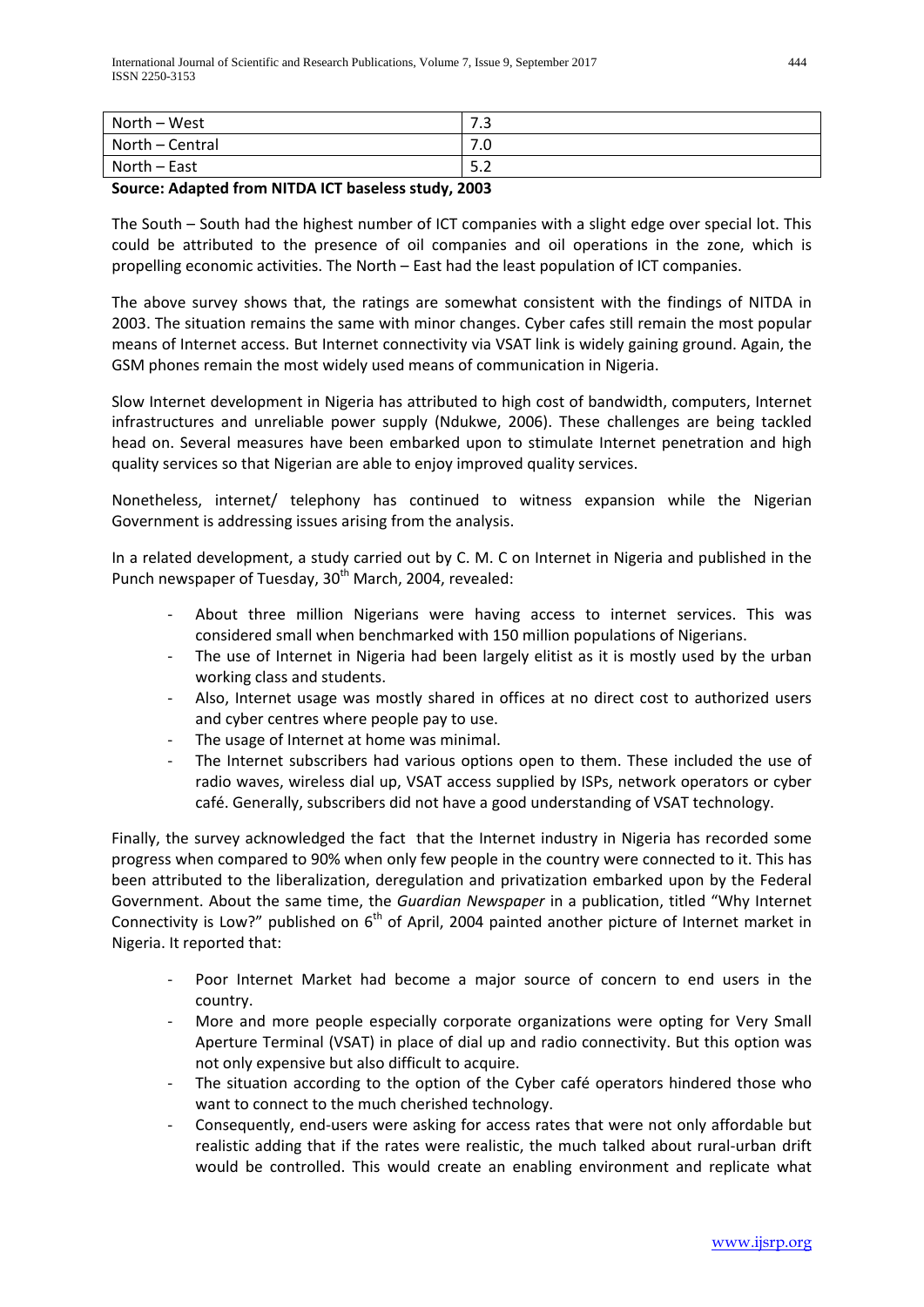Global System of Mobile Communication (GSM) had done for voice communication and this would lead to internet revolution in the country. It should be noted that the use of mobile phones has increased tremendously.

## **Summary and Conclusion**

It has been commonly accepted and proven that information and communication technology (ICT) is the engine of the 21st century and beyond; as it will chart the economic, religious, cultural, legal and social life of nations, particularly that of developing countries (Ukodie, 2004). Hence, according to Nkereuwem (1996), the importance of Information and Communication Technology for sustainable development, has long been recognized by developing countries. ICT has impacted on different sectors of the Nigerian economy. The application of ICT has emerged as the most radical development of the 21st century. It facilitates speedy information transmission, high level decision making, reduces cost in resources/organizational management and as well opens vast opportunities for information sharing among individuals, companies and governmental institutions. It is a truism that Information and Communication Technology (ICT) is very indispensable to Nigerian sustainable development drive. Today, ICT has been successfully integrated in the process of state administration, leading to a view concept of e-government. The potential benefit of ICT to sustainable development in Nigeria has been accepted as an imperative paradigm.

#### **References**

- Adesanya, O (2002) The impact of information technology on information dissemination. In Madu. E. C. and Dinsu, M. B. (Eds). Information science and technology for library schools in Africa, Ibadan: Evi-Coleman. Pp. 10 – 24.
- Akpore, A. S. (1999) Free expression in age of the Internet. Social and legal boundaries. Boulder: Westview Press
- Anaehobi, E. S. (2007). Availability of ICT facilities in academic libraries in Anambra State. *Anambra State Library and Information Science Digest 1*(1): 57-64
- Annan, K (2002). Information and communication development; Information society summit P. 7
- Anyakoha, M. W. (1991) basic librarians. Modern technologies in information work. Owerri,. Totan publisher. Pp. 106 – 108.
- Aragbe-Akpore, S. (2004). Why e-government for Nigeria. *The Guardian*, March 16, pp 41-45, 59.

Attama, R. O. & Owalabi, K.A. (2008). Information and Communication Technology (ICT). Dynamics in Management and Governance in an emerging Democracy. *Nigerian Library Link 6*(1). : 35-44

- Bruce, O. (1995) Internet with a difference. Getting people hocked up. Available: [www.zwren.org.zw/publications/information.](http://www.zwren.org.zw/publications/information)
- Crede, A. and Marsell, R. (1998) Knowledge societies… In a nutshell: Information technologies for sustainable development. Ottawa, Canada. IDRC
- Eseyin, E (1997) African Internet status. Available: [www.3.5n.apcorg/atstat.htm](http://www.3.5n.apcorg/atstat.htm)

Federal Republic of Nigeria (2001) Nigeria National Policy for Information Technology (IT). Available: [www.nitde.gov.ng/nigeriapolicy.pdf/Madu2000andFapohunda1999.](http://www.nitde.gov.ng/nigeriapolicy.pdf/Madu2000andFapohunda1999)

- *Guardian Newspaper* in a publication, titled "Why Internet connectivity is Low?" published on 6<sup>th</sup> of April, 2004.
- Hawkridge, D. (1983), New information Technologies in education: London Broom Relm, P. 161.
- Lanvin and Qiang (2003): Chapter Poverty 'E –readcation': Using ICT to meet MDGs: Direct and Indirect Roles of E-Maturity in Dutta; Lanvin and Paua, ed, Global IT Report 2003- 04 Oxford University Press.
- Marcelle, G. M.(1999) Getting gender into African ICT policy: A strategy view in Rathgeber and Ofwona (Eds) Gender and the information revolution in Africa. IDRC.